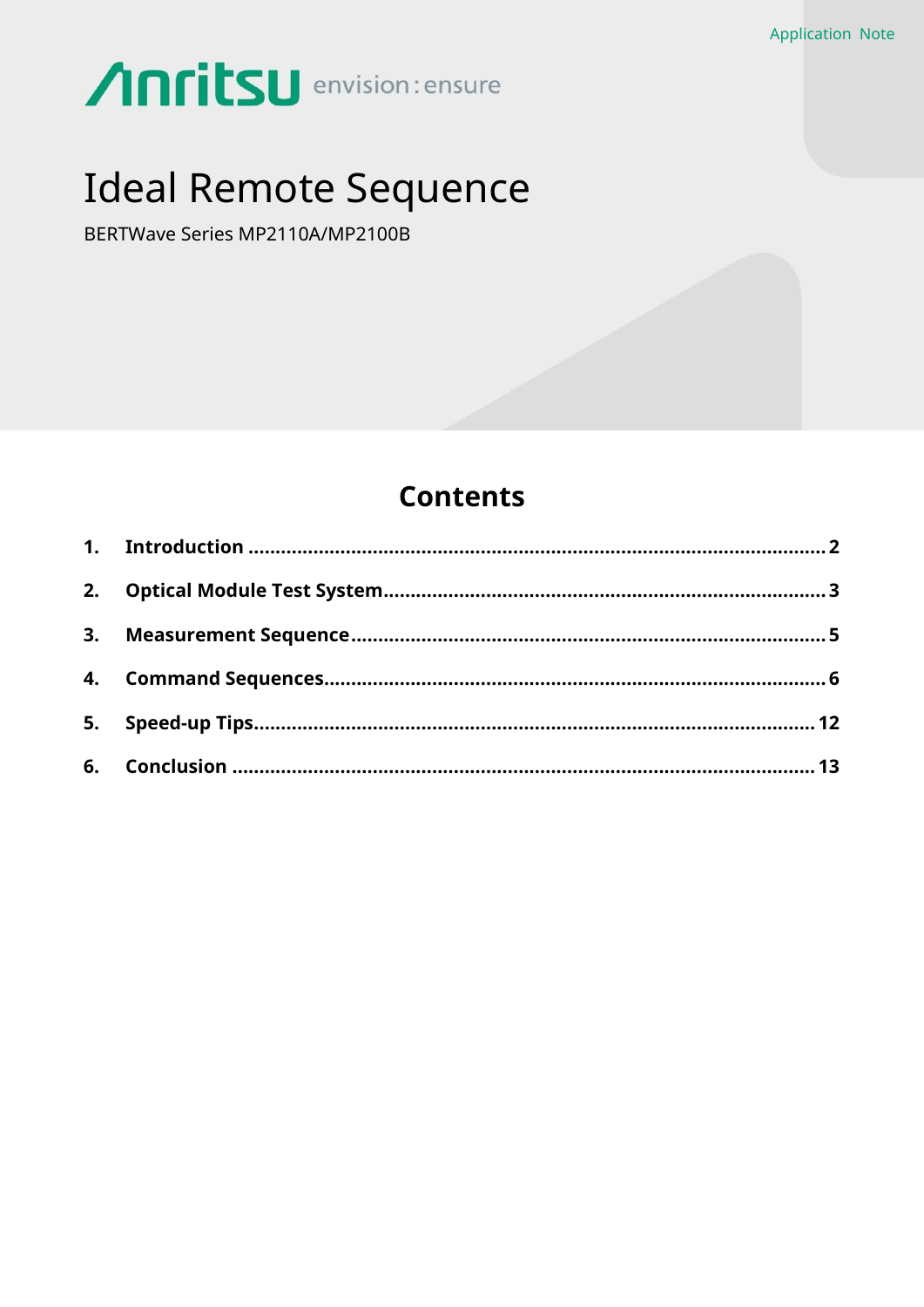## <span id="page-1-0"></span>**1. Introduction**

The BERTWave series (Figure 1) has been designed for manufacturing applications to help hold-down initial equipment capital costs and cut running costs. In addition, it makes effective use of remote commands to cut measurement times on production lines.

This note introduces standard remote sequences making use of the BERTWave functions and speed to measure optical modules and devices. The remote sequences described in this note can be used to configure a simple test system for manufacturing optical modules and devices by selecting the best commands from remote commands built into the BERTWave.









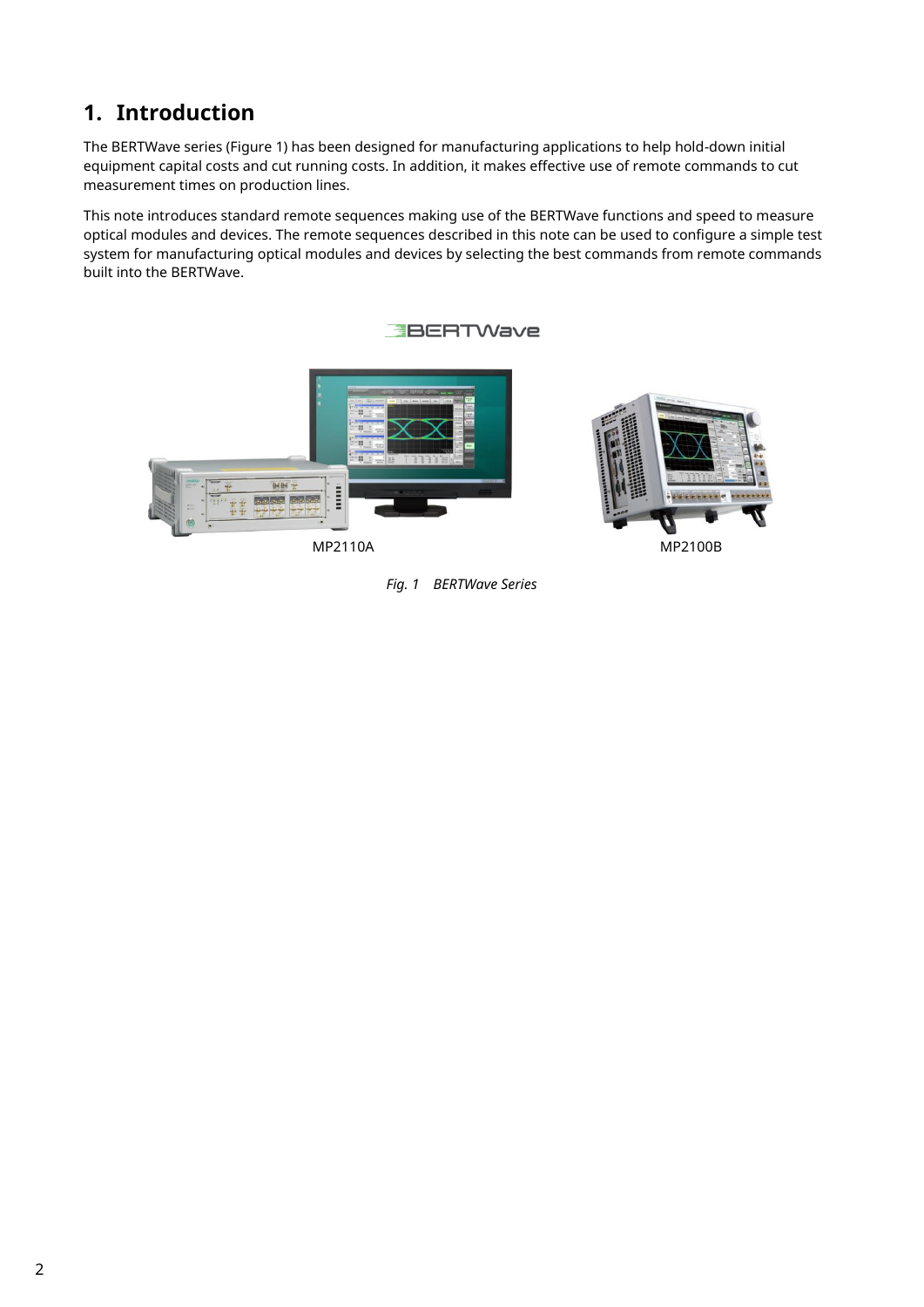## <span id="page-2-0"></span>**2. Optical Module Test System**

This note explains methods for evaluating both the optical and electrical characteristics of an optical module using the measurement system shown in Figure 2. Although Figure 2 shows the setup for evaluating a 4ch optical module, the setup is similar for evaluating a 1ch optical module.



*Fig. 2 BERTWave Measurement System (using MP2100B/MP2110A with Opt-014 and Opt-023 installed)*

The BERTWave in this measurement system is connected as follows:

- Connect BERTWave PPG XDATA Out to DUT (optical module).
- ・ Connect BERTWave PPG DATA Out to reference light source.
- Connect DUT Rx Electrical Out to BERTWave ED Data In and oscilloscope electrical channel input connector.
- Connect DUT Tx Optical Out to BERTWave oscilloscope optical channel input connector.
- Connect BERTWave Clk Out\* to BERTWave Trigger Clk In.
- \*Clk Out for MP2110A and Sync Out for MP2100B

Table 1 lists the test items using this measurement system and the BERTWave modules required by the test.

|                               | <b>Test Item</b>                                       |                       |  |
|-------------------------------|--------------------------------------------------------|-----------------------|--|
| Optical IF                    | Extinction Ratio, Average Power Adjustment Value       | Optical Scope, PPG    |  |
|                               | Crosspoint, Average Power, Extinction Ratio, OMA, etc. |                       |  |
|                               | Mask Margin                                            |                       |  |
| <b>Electrical IF</b>          | Jitter (p-p, rms), Rise/Fall Times, etc.               | Electrical Scope, PPG |  |
| <b>Rx Optical Sensitivity</b> |                                                        | PPG, ED               |  |

*Table 1 Test Items*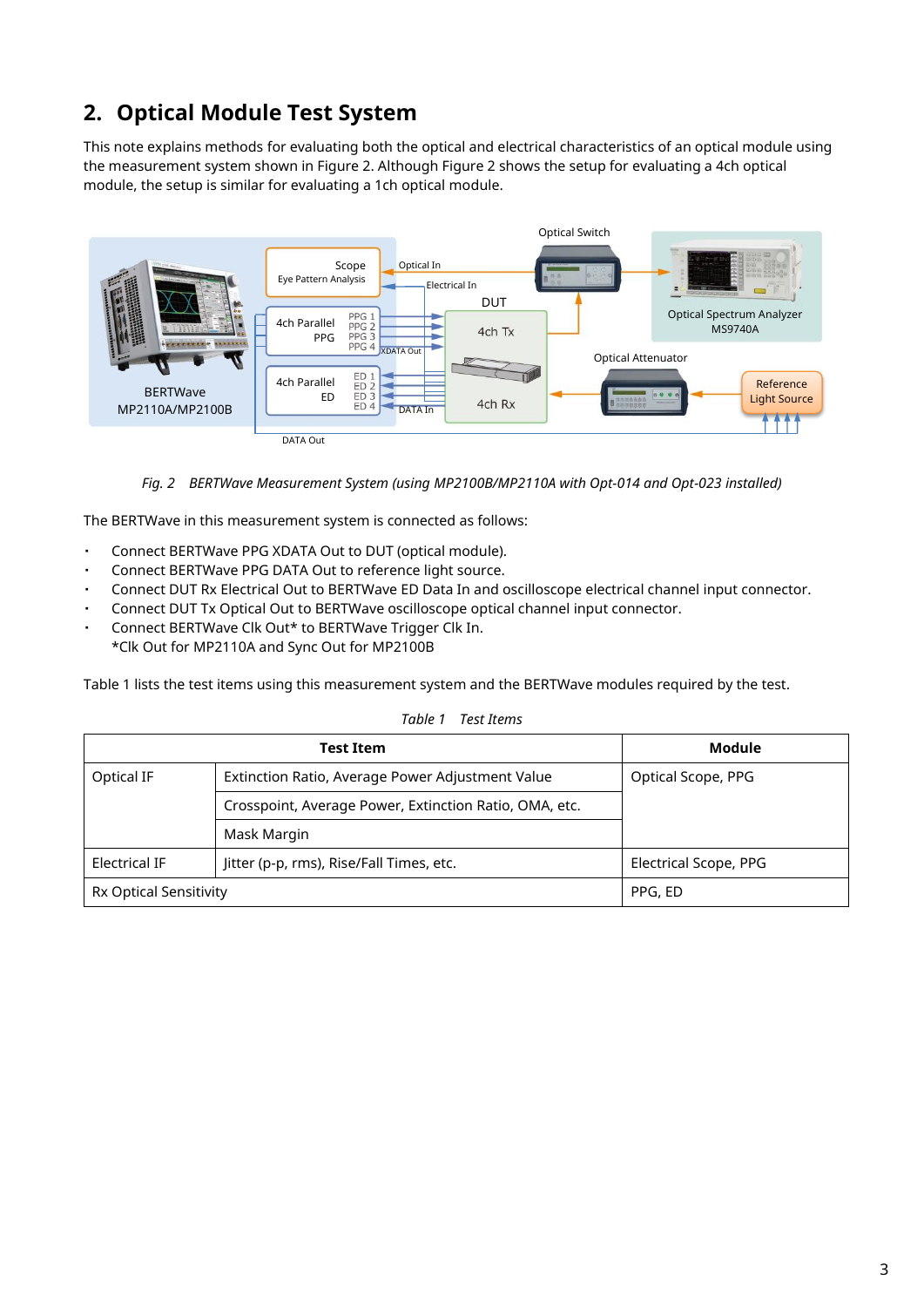#### **2.1. Hardware Configuration**

Table 2 lists the options required to make the measurements using the system shown in Figure 2.

| <b>Module</b>           | <b>MP2110A</b>  | <b>MP2100B</b> |
|-------------------------|-----------------|----------------|
| BERT (PPG, ED)          | 014/012/011     | 014/012/011    |
| Optical Scope           | 023/022/025/026 | $023*$         |
| <b>Electrical Scope</b> | 023/021         | 023/021        |

*Table 2 Options Required for Sequence Execution*

\*Requires separate filter option

011: 1CH BERT 012: 2CH BERT 014: 4CH BERT 021: Dual Electrical Scope 022: Dual Optical Scope 023: Optical and Single-ended Electrical Scope 025: Optical Scope for Single Mode 026: Optical Scope for Multi-mode

#### **2.2. Software Configuration**

The command sequence explained in this note assumes use of software version 3.02 or later. Using an earlier version may cause errors due to changes in command specifications and may result in abnormal operation.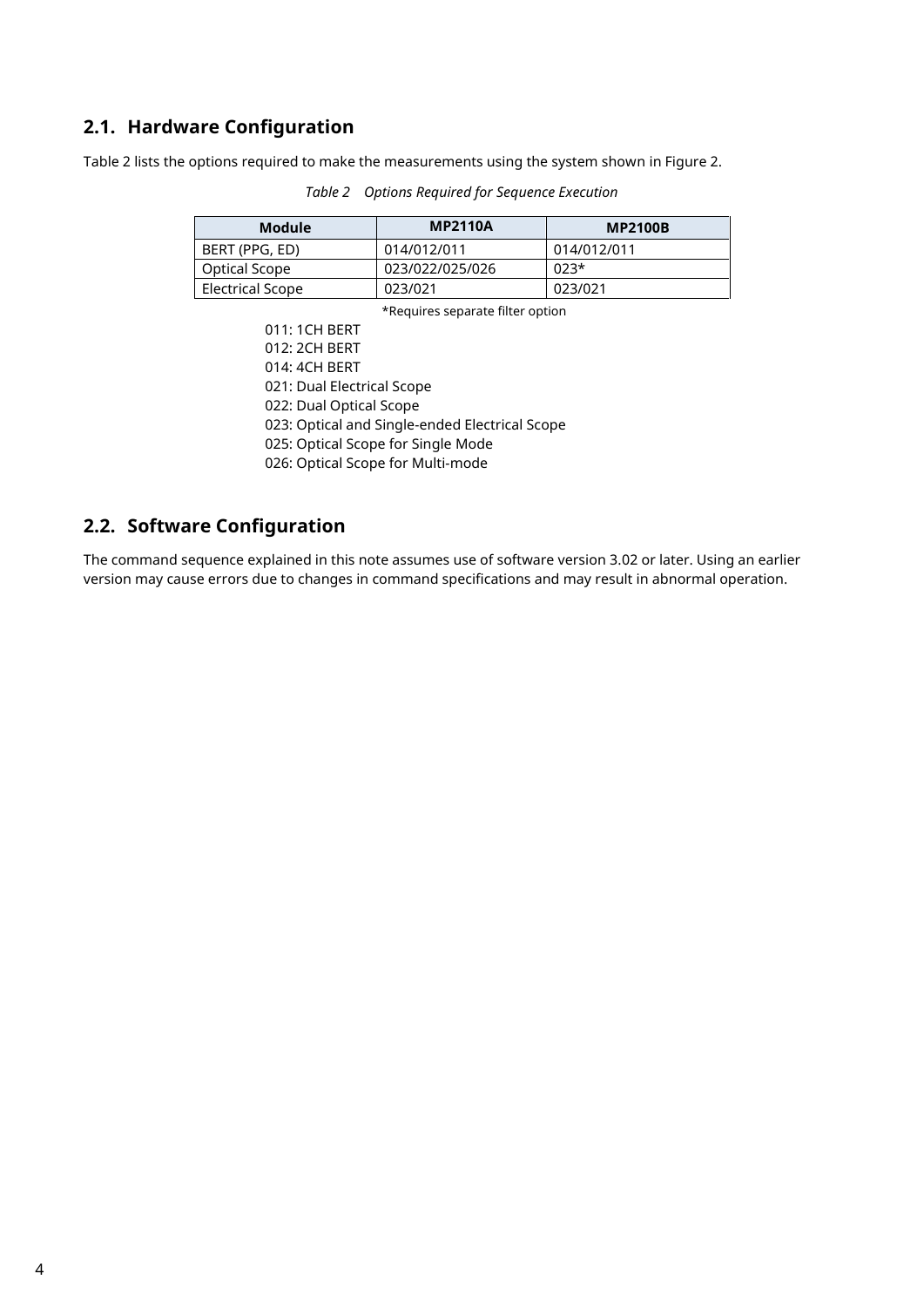## <span id="page-4-0"></span>**3. Measurement Sequence**

Figure 3 shows the overall sequence for the test items in Table 1. This note explains the remote sequence for performing these tests.



*Fig. 3 Overall Sequence of Optical Module Evaluation*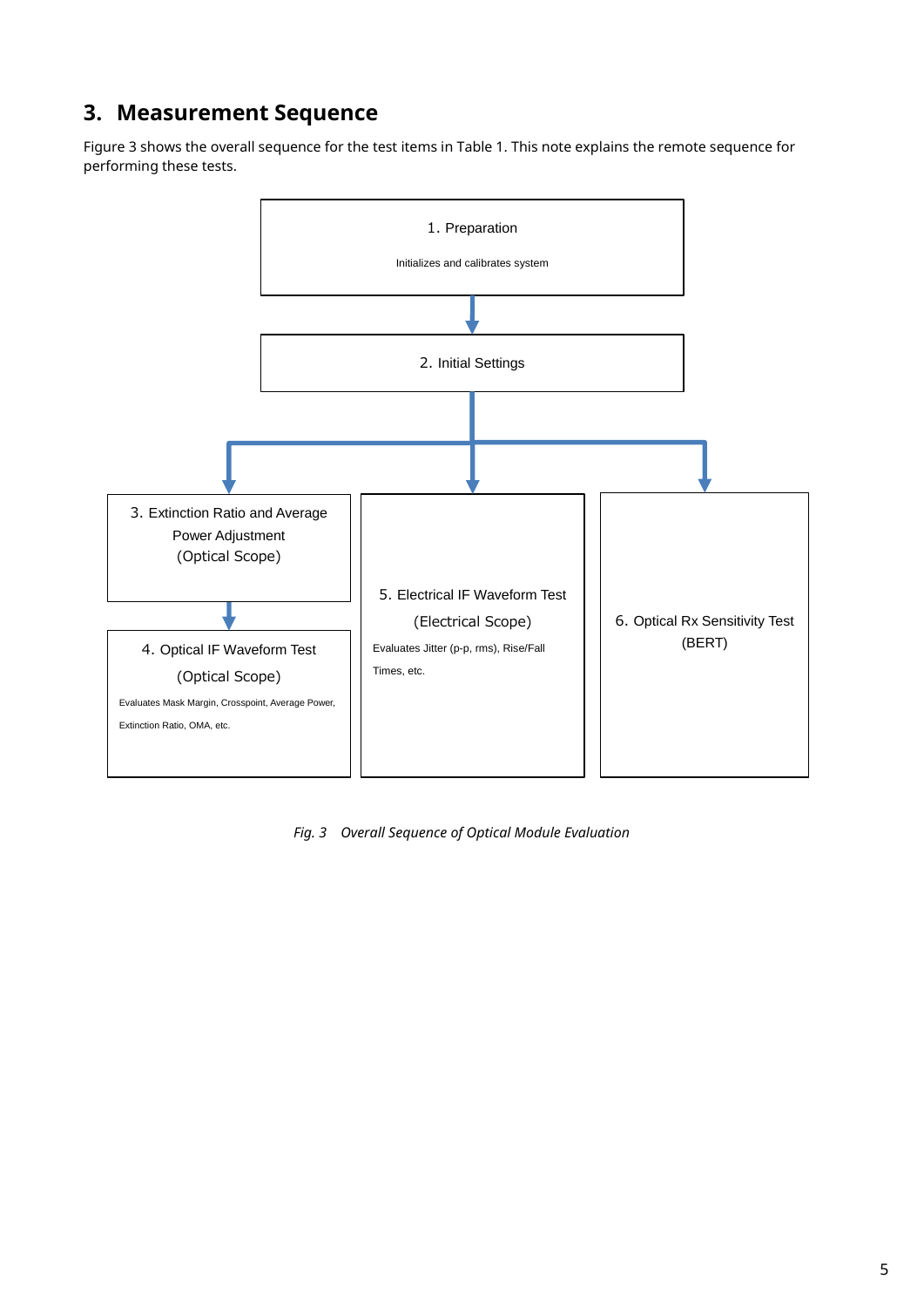## <span id="page-5-0"></span>**4. Command Sequences**

## 4.1. Preparations

Initialize and calibrate the system before use by following the procedure in Table 3.

|  | Table 3 Setting Sequence Before Use |  |
|--|-------------------------------------|--|
|  |                                     |  |

| <b>Module</b> | <b>Remote Command</b>                                                                                                                                | <b>Explanation</b>                                                                                            |
|---------------|------------------------------------------------------------------------------------------------------------------------------------------------------|---------------------------------------------------------------------------------------------------------------|
| Common        | *CLS;*IDN?<br>*OPT?                                                                                                                                  | Captures BERTWave serial number, firmware<br>version and option configuration                                 |
| Common        | *RST                                                                                                                                                 | Initializes settings                                                                                          |
|               |                                                                                                                                                      | Calibrate oscilloscope amplitude and returns<br>calibration result                                            |
| Scope         | // Before sending this command,<br>// confirm that there is NO signal input to input connectors,<br>// and set the response timeout to 60 s or more. | *At calibration, confirm that there is NO signal<br>input to input connectors (Ch A/B In, Trigger Clk<br>In). |
|               | :SCOPe:CALibrate:AMPLitude?                                                                                                                          | *Since calibration requires about 50 s in the Eye<br>mode, set the response wait timeout to 60 s or<br>more.  |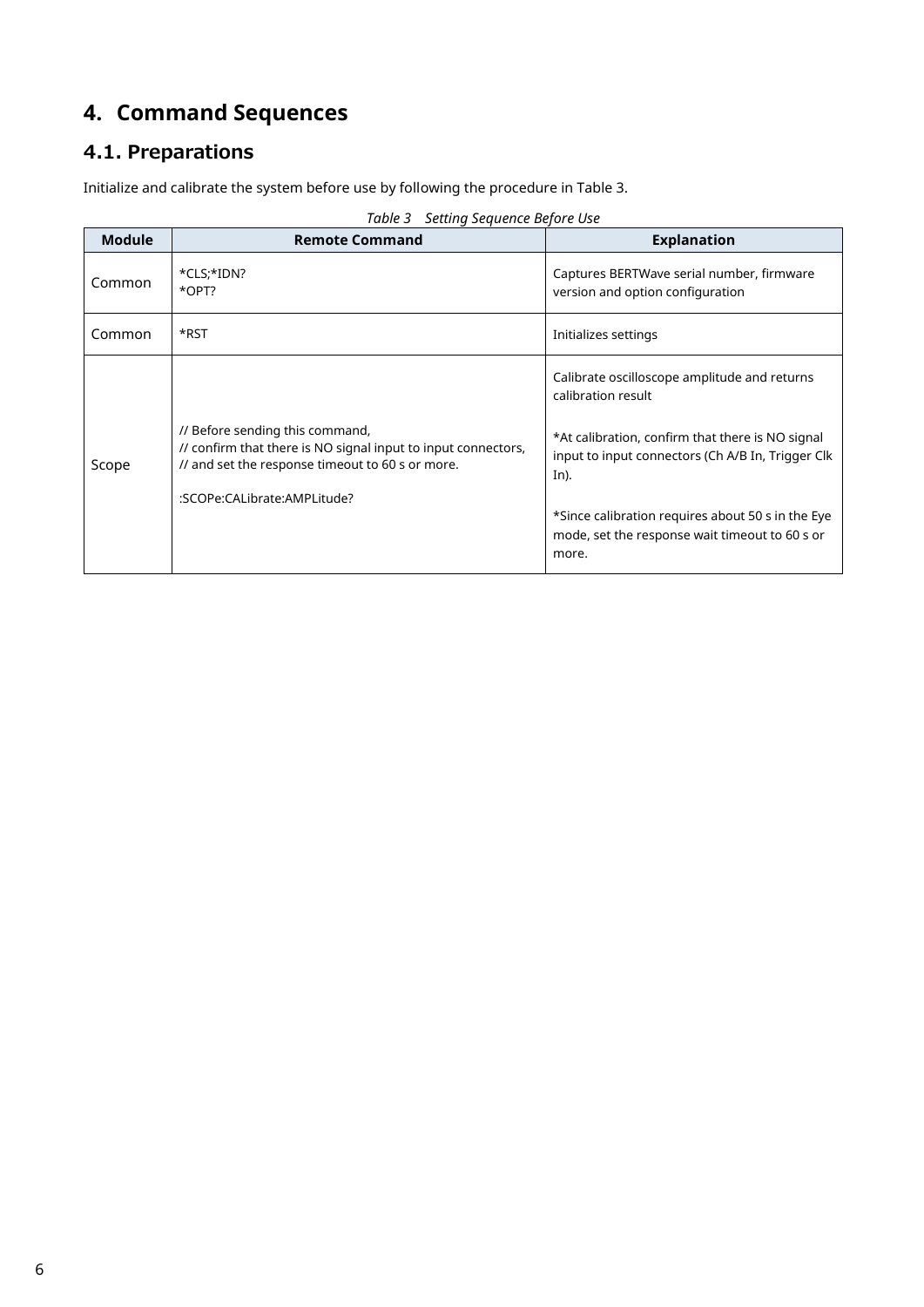## 4.2. Initial Settings

Initialize the system settings by setting the optical module bit rate, electrical signal parameters (amplitude and test pattern), optical signal wavelength, filter, etc., as shown in Table 4.

| <b>Module</b>             | <b>Remote Command</b>                                                                                                                                            | <b>Explanation</b>                                                                                                                        |
|---------------------------|------------------------------------------------------------------------------------------------------------------------------------------------------------------|-------------------------------------------------------------------------------------------------------------------------------------------|
|                           | :DISPlay:ACTive 1                                                                                                                                                | Displays PPG/ED Ch1 screen                                                                                                                |
|                           | // with MP2110A<br>:BERT:OUTPut:BITRate:STANdard "100GE_4"                                                                                                       |                                                                                                                                           |
| <b>BERT</b>               | // with MP2100B<br>:BERT:OUTPut:BITRate:STANdard "10G_LAN"<br>:BERT:SOURce:PATTern:TYPE PRBS31                                                                   | Sets PPG/ED (bit rate, test pattern, amplitude)<br>If the MP2110A/MP2100B Channel Tracking<br>function is used, setting Ch1 sets the same |
|                           | :BERT1:OUTPut:DATA:AMPLitude DATA,0.5<br>:BERT2:OUTPut:DATA:AMPLitude DATA,0.5<br>:BERT3:OUTPut:DATA:AMPLitude DATA,0.5<br>:BERT4:OUTPut:DATA:AMPLitude DATA,0.5 | basic settings at all PPG/ED channels.                                                                                                    |
|                           | :SOURce:OUTPut:ASET ON                                                                                                                                           | Sets PPG output to ON<br>To set ON at each channel, use the command<br>:BERT <ch>::OUTPut:DATA:OUTPut</ch>                                |
|                           | // with MP2110A<br>:OE:FILTer "100GE_4"                                                                                                                          | Sets optical input (filter, wavelength, correction<br>factor*)                                                                            |
| Optical<br>Scope<br>(O/E) | // with MP2100B<br>:OE:INPut:FILTer 6 //10GbE<br>:OE:INPut:WAVLength 1310                                                                                        | *Set as necessary so that the Correction Factor<br>becomes the reference Extinction Ratio                                                 |
|                           | :OE:CONFigure:EXRCorrection 1<br>:OE:CONFigure:EXRCorrection:FACTor 3.00                                                                                         | Using the MP2110A, the :OE part also operates<br>as:SCOPe                                                                                 |
|                           | :DISPlay:ACTive 5                                                                                                                                                | Displays Scope screen                                                                                                                     |
|                           | // with MP2110A<br>:SCOPe:TIME:TRACking PPG_CLOCKOUT<br>// For more accurate Jitter performance                                                                  | [using BERTWave PPG]                                                                                                                      |
|                           | // use the :BERT:OUTPut:CLOCk:SOURce:CHANnel command<br>// to set the PPG channel used to the same as<br>// the Clk Out channel.                                 | Sets so bit rate and trigger clock rate tracked by<br>PPG. For details, refer to section 5.1. AUTOscale.                                  |
| Scope                     | // with MP2100B<br>:SCOPe:CONFigure:TRACking:DRATe ON<br>:SCOPe:CONFigure:TRACking:DRATe:MASTer 0                                                                | *Using the MP2110A, for more accurate Jitter<br>performance set the Clk Out channel setting to<br>the same as the PPG channel used.       |
|                           | // with MP2110A<br>:SCOPe:TIME:DATRate 25.78125 Gbps<br>:SCOPe:TIME:DIVRatio 4,CLKR                                                                              | [not using BERTWave PPG]                                                                                                                  |
|                           | // with MP2100B<br>:SCOPe:TIME:DATRate 10.3125 Gbps<br>:SCOPe:TIME:DIVRatio 4,CLKR                                                                               | Sets input bit rate and trigger divide ratio. For<br>details, refer to section 5.1. AUTOscale.                                            |

*Table 4 Initial Setting Sequence*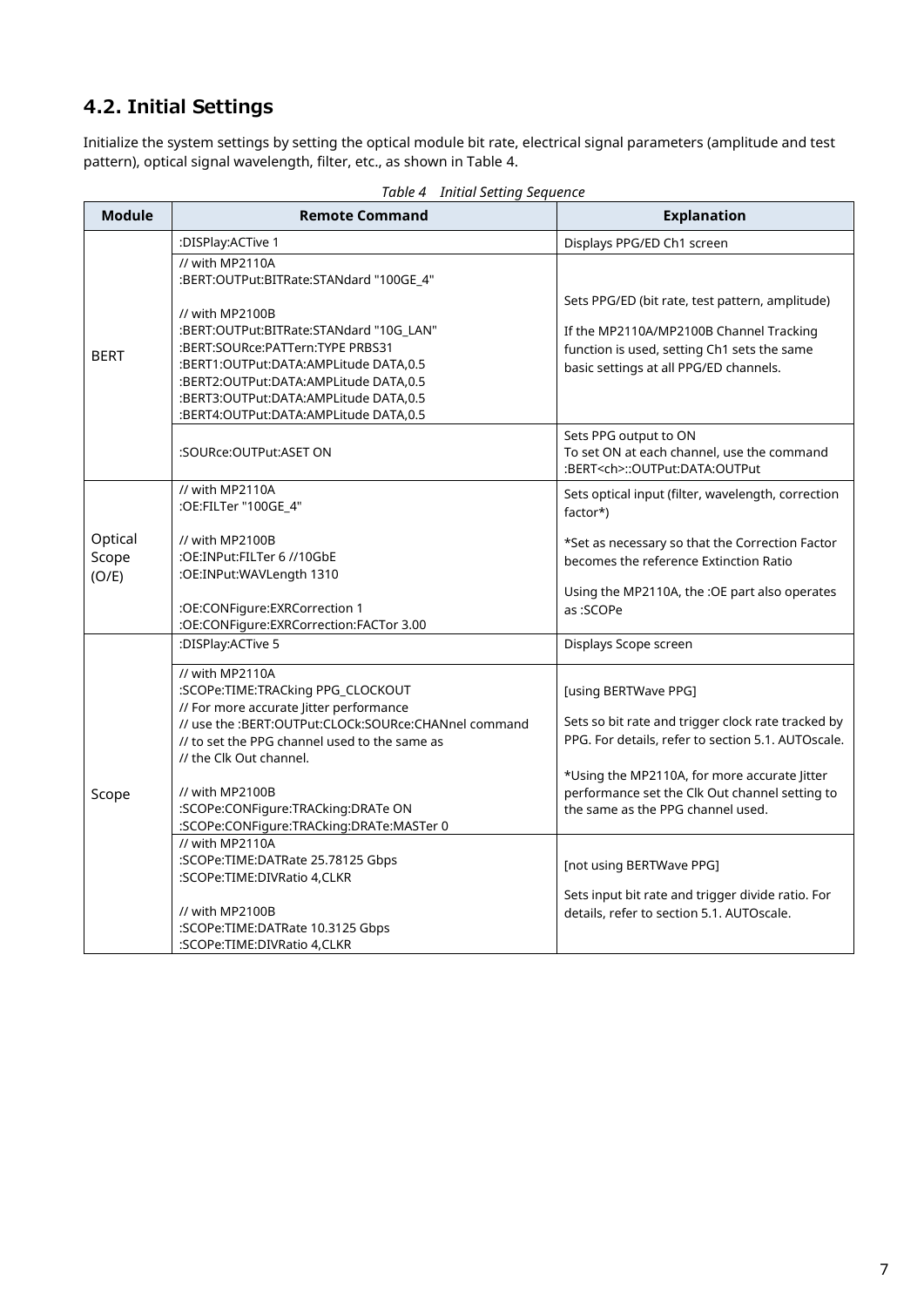#### 4.3. Extinction Ratio and Average Power Adjustment (Optical Scope)

Adjust the Extinction Ratio and Average Power. The Extinction Ratio and Average Power ranges are determined by each standard and ensuring that the settings are within these ranges requires adjustment to the best position while varying the Extinction Ratio and Average Power as described in Table 5.

| <b>Module</b>    | <b>Remote Command</b>                                                                                                | <b>Explanation</b>                                                                    |
|------------------|----------------------------------------------------------------------------------------------------------------------|---------------------------------------------------------------------------------------|
|                  | :SCOPe:INPut:CHA OFF<br>:SCOPe:INPut:CHB ON<br>:SCOPe:CONFigure:MEASure:CHANnel B                                    | Sets measurement channel to B                                                         |
|                  | :SCOPe:OPTion:MAX:SAMPles:NUMber 1350<br>:SCOPe:ACCUmulation:TYPe PERSistency                                        | Sets sampling conditions<br>(Sample Number: 1350, and Persistency)                    |
|                  | :SCOPe:DISPlay:WINDow:Y:DIVision:CHB 200                                                                             | Sets Y-axis scale to best value                                                       |
|                  | :SCOPe:CONFigure:MEASure:TYPe AMPTIME                                                                                | Sets test mode to Amplitude/Time                                                      |
| Optical<br>Scope | :SCOPe:CONF:MEAS:AMPTIME1 CHB, 6<br>:SCOPe:CONF:MEAS:AMPTIME2 CHB, 8                                                 | Selects items displayed on measurement<br>screen<br>(Average Power, Extinction Ratio) |
|                  | :SCOPe:SAMPling:STATus RUN                                                                                           | Starts sampling                                                                       |
|                  | // Adjusts DUT and repeats over until<br>// measurement result is expected value<br>:SCOPe:FETCh:AMPLitude:AVEPower? | Captures measurement results (Average<br>Power, Extinction Ratio) and clears results  |
|                  | :SCOPe:FETCh:AMPLitude:EXTRatio?<br>:SCOPe:DISPlay:WINDow:GRAPhics:CLEar                                             | Adjusts DUT and repeats over until<br>measurement result is expected value            |
|                  | :SCOPe:SAMPling:STATus HOLD                                                                                          | Stops sampling                                                                        |

*Table 5 Extinction Ratio and Average Power Adjustment Sequence*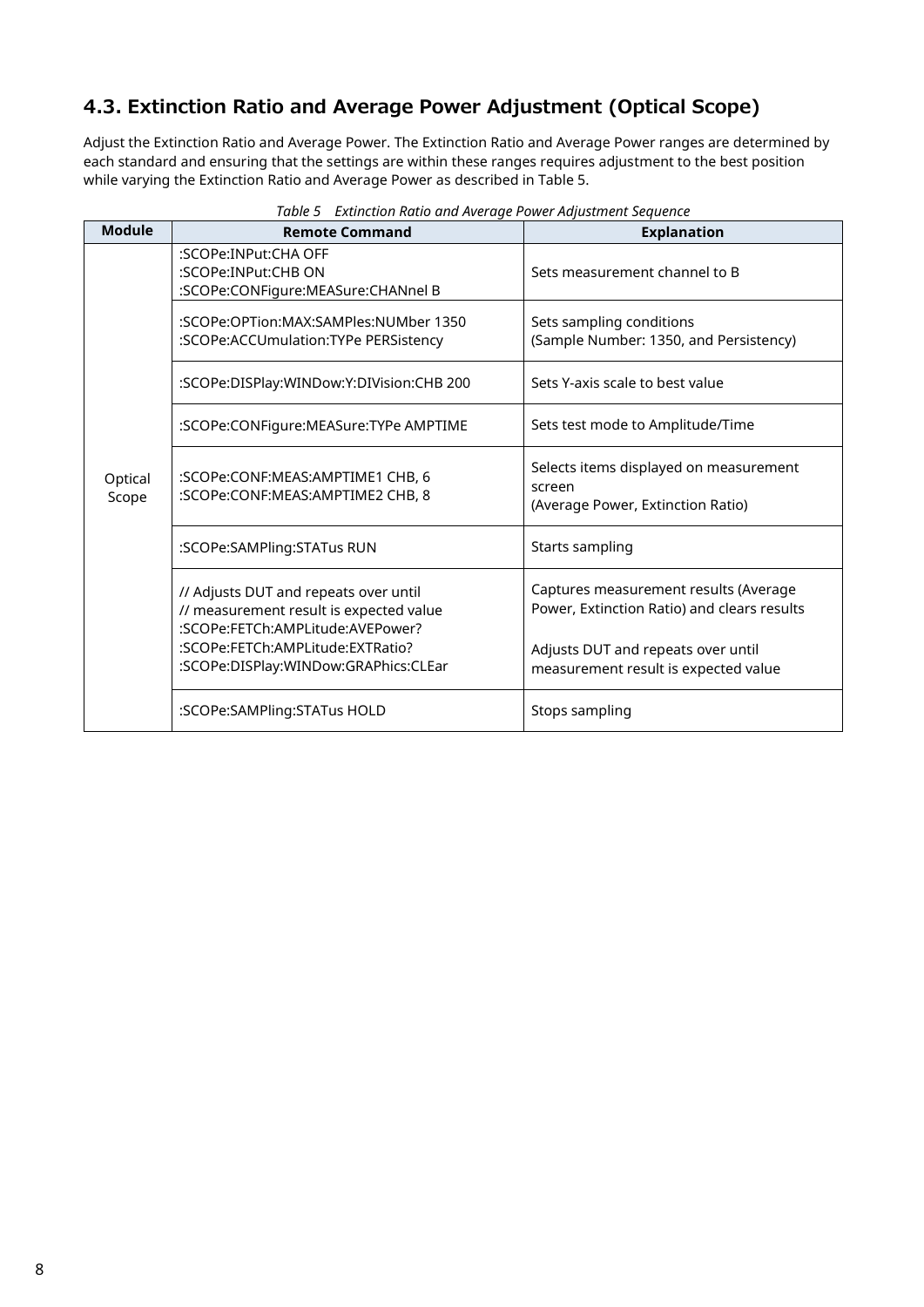### 4.4. Optical IF Waveform Test (Optical Scope)

Run the waveform test on the signal output from the optical module optical IF. This is the most important test for confirming the optical module characteristics; it indicates the transceiver connection compatibility in a network and the performance superiority. To confirm that the output optical signal quality meets the standards, evaluate the Mask Margin, Crosspoint, Average Power, Extinction Ratio, and OMA.

| <b>Module</b><br><b>Remote Command</b> |                                                                                        | <b>Explanation</b>                                               |  |
|----------------------------------------|----------------------------------------------------------------------------------------|------------------------------------------------------------------|--|
|                                        | :SCOPe:OPTion:MAX:SAMPles:NUMber 1350                                                  | Sets sampling conditions                                         |  |
|                                        | :SCOPe:ACCUmulation:TYPe LIMited                                                       | Sample Number, Limited mode, Captured                            |  |
|                                        | :SCOPe:ACCUmulation:LIMit WAVeform,100                                                 | waveform)                                                        |  |
|                                        | :SCOPe:CONFigure:MEASure:TYPe AMPMask                                                  | Sets measurement items to                                        |  |
|                                        |                                                                                        | Amplitude/Time & Mask                                            |  |
|                                        | // with MP2110A                                                                        |                                                                  |  |
|                                        | :SCOPe:CONFigure:MASK:RECall "100GbE-LR4_Tx.txt"                                       | Specifies Mask file                                              |  |
|                                        | // with MP2100B<br>:SCOPe:CONFigure:MASK:TYPe 11 // 10 GbE LAN/PHY                     |                                                                  |  |
|                                        | // with one channel (B) set as measurement channel                                     | Sets measurement channel                                         |  |
|                                        | :SCOPe:INPut:CHA OFF;:SCOPe:INPut:CHB ON                                               | *2ch simultaneous measurement requires                           |  |
|                                        | // with two channels (A and B) set as measurement channels                             | the phase to be the same at screen                               |  |
|                                        | :SCOPe:INPut:CHA ON;:SCOPe:INPut:CHB ON                                                | copying.                                                         |  |
|                                        |                                                                                        | Sets AUTOscale                                                   |  |
|                                        |                                                                                        | Specifying parameters using the                                  |  |
|                                        | :SCOPe:DISPlay:WINDow:SCALe:AUTOscale BOTH                                             | AUTOscale command can shorten                                    |  |
|                                        |                                                                                        | execution times (about 1 s at BOTH). For                         |  |
|                                        |                                                                                        | details, refer to section 5.1. AUTOscale.                        |  |
|                                        | :SCOPe:SAMPling:STATus RUN<br>// Repeats over until response to STATe? Command is HOLD | Runs sampling and waits until completed                          |  |
|                                        | :SCOPe:SAMPling:STATus?                                                                |                                                                  |  |
| Optical                                | (At 2ch measurement, repeats following over at ChA and ChB)                            |                                                                  |  |
| Scope                                  | (:SCOPe:INPut:CHA OFF;:SCOPe:INPut:CHB ON)                                             |                                                                  |  |
|                                        | :SCOPe:CONFigure:MEASure:CHANnel B                                                     | Sets channel for capturing measurement                           |  |
|                                        |                                                                                        | results                                                          |  |
|                                        | (:SCOPe:CONFigure:MEASure:AMPTIME 1 CHB, 4 // Crossing)                                | Select the items to display the                                  |  |
|                                        | (:SCOPe:CONFigure:MEASure:AMPTIME 2 CHB, 6 // Avg Pow dBm)                             | measurement results                                              |  |
|                                        | (:SCOPe:CONFigure:MEASure:AMPTIME 3 CHB, 8 // ExR)                                     | (Crosspoint, Average Power (dBm),<br>Extinction Ratio, OMA (mW)) |  |
|                                        | (:SCOPe:CONFigure:MEASure:AMPTIME 4 CHB, 15 // OMA mW)                                 |                                                                  |  |
|                                        | :SCOPe:CONFigure:MASK:UPDate<br>:SCOPe:MEASure:MASK:MARGin?                            |                                                                  |  |
|                                        | :SCOPe:FETCh:AMPLitude:CROSsing?                                                       | Queries measurement results                                      |  |
|                                        | :SCOPe:FETCh:AMPLitude:AVEPower?                                                       | (Mask Margin, Crosspoint, Average Power,                         |  |
|                                        | :SCOPe:FETCh:AMPLitude:EXTRatio?                                                       | Extinction Ratio, OMA)                                           |  |
|                                        | :SCOPe:FETCh:AMPLitude:OMA:MW?                                                         |                                                                  |  |
|                                        | // Set COPY command file name to same file name                                        |                                                                  |  |
|                                        | // (so as not to compress to BERTWave disk).                                           |                                                                  |  |
|                                        | :SCOPe:EYEPulse:PRINt:COPY "screen_data","C:/screen_copy"                              | Copies screen and captures image data                            |  |
|                                        | // Special read processing is required because the DATA?                               | *Software versions prior to V3.03/V4.01.01                       |  |
|                                        | // command response (image data) is binary data.                                       | require specification of : MODule:ID 5                           |  |
|                                        | // For details, refer to the DATA? command explanation in the                          | before the COPY command.                                         |  |
|                                        | Operation Manual.                                                                      |                                                                  |  |
|                                        | :SYSTem:DISPlay:DATA?                                                                  |                                                                  |  |

| Table 6 Optical IF Waveform Test Sequence |  |  |  |  |
|-------------------------------------------|--|--|--|--|
|-------------------------------------------|--|--|--|--|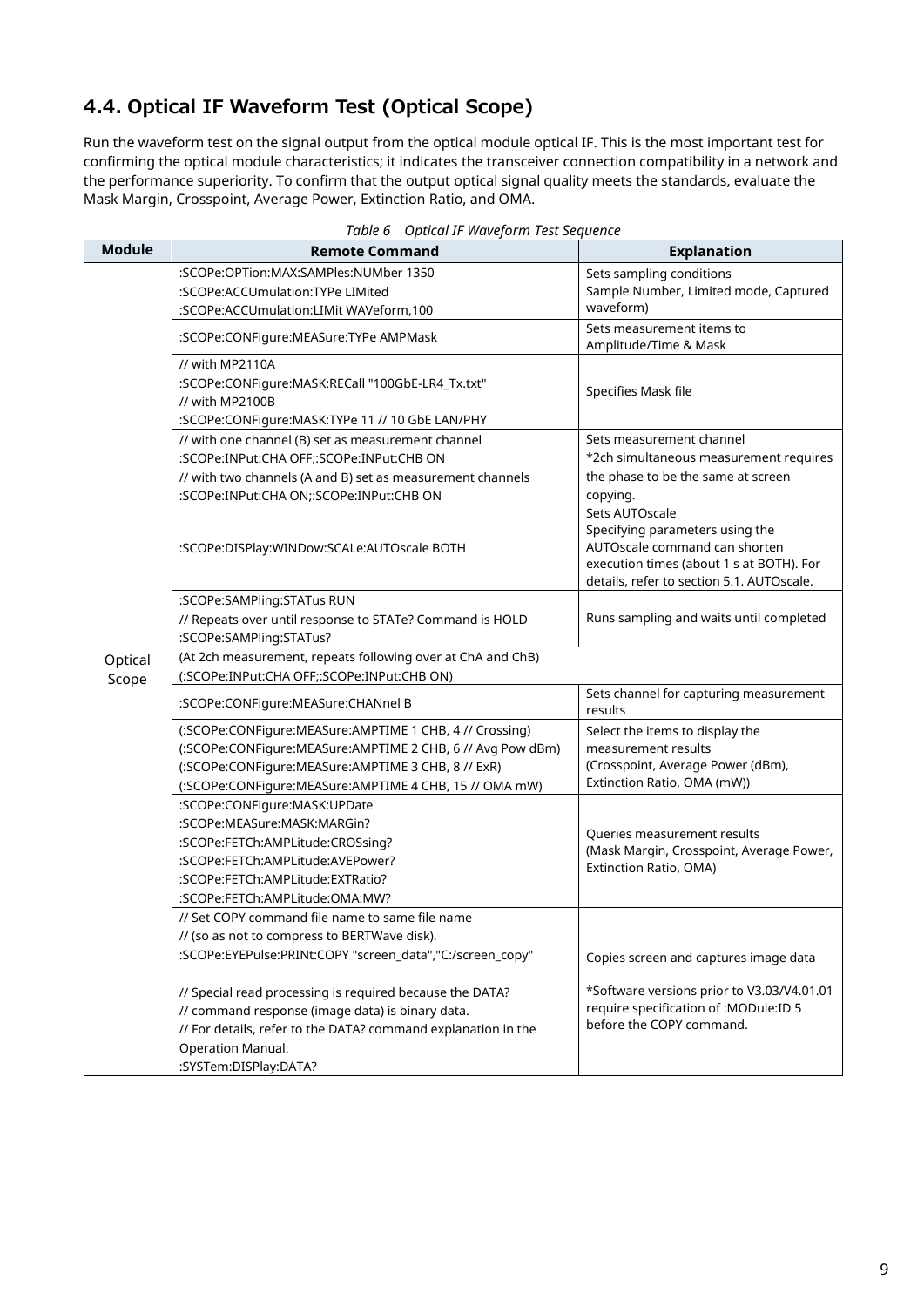#### 4.5. Electrical IF Waveform Test (Electrical Scope)

Run the waveform test on the signal output from the optical module electrical IF. To confirm that the output signal quality meets the standards, evaluate the Jitter, Rise/Fall Times, etc., as described in Table 7.

| <b>Module</b>       | Table 7 Electrical II Waveforth Test Sequence<br><b>Remote Command</b>                                                                                                                                                             | <b>Explanation</b>                                                                                                                    |
|---------------------|------------------------------------------------------------------------------------------------------------------------------------------------------------------------------------------------------------------------------------|---------------------------------------------------------------------------------------------------------------------------------------|
|                     | :SCOPe:OPTion:MAX:SAMPles:NUMber 1350<br>:SCOPe:ACCUmulation:TYPe LIMited<br>:SCOPe:ACCUmulation:LIMit WAVeform,100                                                                                                                | Sets sampling conditions<br>(Sample Number: 1350, and Captured<br><b>Waveform Number)</b>                                             |
|                     | :SCOPe:CONFigure:MEASure:TYPe AMPTIME                                                                                                                                                                                              | Sets test mode to Amplitude/Time                                                                                                      |
|                     | :SCOPe:INPut:CHA ON<br>:SCOPe:INPut:CHB OFF<br>:SCOPe:CONFigure:MEASure:CHANnel A                                                                                                                                                  | Sets measurement channel to A                                                                                                         |
|                     | :SCOPe:DISPlay:WINDow:SCALe:AUTOscale BOTH                                                                                                                                                                                         | <b>Executes AUTOscale</b><br>Specifying parameters using the<br>AUTOscale command can shorten<br>execution times (about 1 s at BOTH). |
|                     | :SCOPe:SAMPling:STATus RUN<br>// Repeats over until response to STATe? Command is HOLD<br>:SCOPe:SAMPling:STATus?                                                                                                                  | Runs sampling and waits until completed                                                                                               |
| Electrical<br>Scope | (:SCOPe:CONFigure:MEASure:AMPTIME 1 CHA, 9 // Jitter pp)<br>(:SCOPe:CONFigure:MEASure:AMPTIME 2 CHA, 10 // Jitter rms)<br>(:SCOPe:CONFigure:MEASure:AMPTIME 3 CHA, 11 // Tr)<br>(:SCOPe:CONFigure:MEASure:AMPTIME 4 CHA, 12 // Tf) | Select the items to display the<br>measurement results<br>(Jitter (p-p), Jitter (rms), Rise/Fall Times)                               |
|                     | :SCOPe:FETCh:TIME:JITTer:PPeak?<br>:SCOPe:FETCh:TIME:JITTer:RMS?<br>:SCOPe:FETCh:TIME:TRISe?<br>:SCOPe:FETCh:TIME:FTIMe?                                                                                                           | Queries measurement results<br>(Jitter (p-p), Jitter (rms), Rise/Fall Times)                                                          |
|                     | // Set COPY command file name to same file name<br>// (so as not to compress to BERTWave disk).<br>:SCOPe:EYEPulse:PRINt:COPY "screen data","C:/screen copy"                                                                       | Copies screen and captures image data                                                                                                 |
|                     | // Special read processing is required because the DATA?<br>// command response (image data) is binary data.<br>// For details, refer to the DATA? command explanation in the<br>Operation Manual.<br>:SYSTem:DISPlay:DATA?        | *Software versions prior to V3.03/V4.01.01<br>require specification of : MODule: ID 5<br>before the COPY command.                     |

*Table 7 Electrical IF Waveform Test Sequence*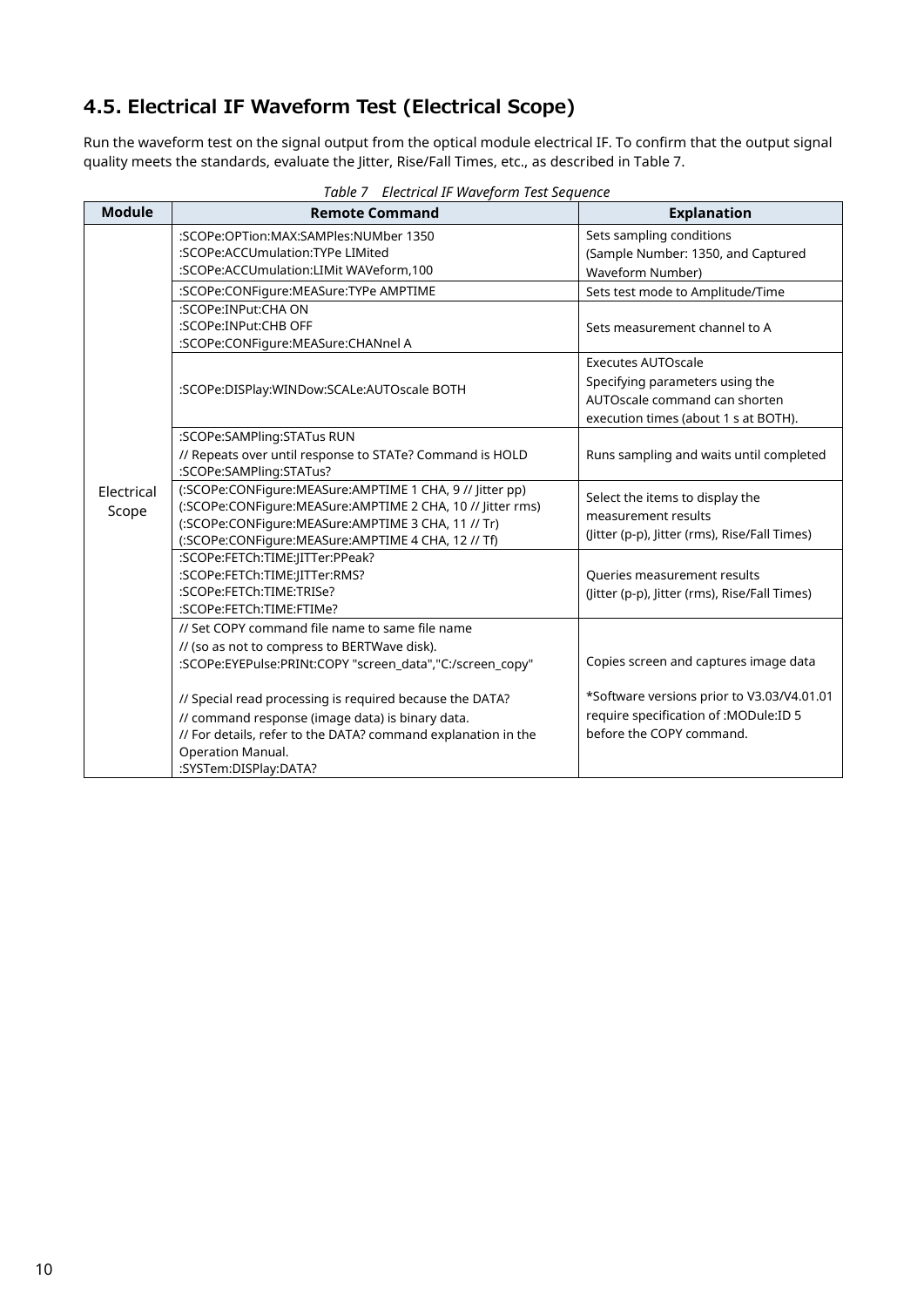### 4.6. Optical Rx Sensitivity Test (BERT)

The optical Rx sensitivity test is one of the most important tests for quantifying optical receiver durability; it confirms the minimum optical signal power that can be recognized. In concrete terms, the test measures the BER using the BERT while the optical power is reduced using a variable attenuator. Generally, it is the error-free power at a bit rate of 1 x 10<sup>-12</sup>. The test procedure is described in Table 8.

| <b>Module</b> | <b>Remote Command</b>                                                                                                                                                                                                                                            | <b>Explanation</b>                                                                                                                                |
|---------------|------------------------------------------------------------------------------------------------------------------------------------------------------------------------------------------------------------------------------------------------------------------|---------------------------------------------------------------------------------------------------------------------------------------------------|
|               |                                                                                                                                                                                                                                                                  | [When estimating BER curve]                                                                                                                       |
|               | // Lowers optical input level to DUT using optical attenuator<br>// and repeats following measurement over until no error<br>:BERT:ALL:SENSe:MEASure:IMMediate? 10,"ER:TOTal"                                                                                    | MP2110A/MP2100B captures<br>measurement results from<br>measurement start using IMMediate?<br>Command<br>Fast if measurement time is 10 ms to 3 s |
|               |                                                                                                                                                                                                                                                                  |                                                                                                                                                   |
| <b>BERT</b>   | // Sets measurement time to Single measurement of 100 seconds (1)<br>minute 40 seconds)<br>:BERT:SENSe:MEASure:EALarm:MODE SINGle                                                                                                                                | [When measuring BER for 3 or more<br>seconds]<br>Repeats specified Single measurement                                                             |
|               | :BERT:SENSe:MEASure:EALarm:PERiod 0,0,1,40                                                                                                                                                                                                                       | for measurement time                                                                                                                              |
|               | // Lowers optical input level to DUT using optical attenuator<br>// and repeats following measurement over until no error<br>:BERT:ALL:SENSe:MEASure:STARt<br>:BERT:ALL:SENSe:MEASure:EALarm:STATe?', '0'<br>:BERT:ALL:CALCulate:DATA:EALarm? "CURRent:ER:TOTal" | Using the MP2110A/MP2100B,<br>appending the keyword :ALL to the<br>command executes the same operation<br>for all channels.                       |

|  |  |  | Table 8 Optical Rx Sensitivity Test Sequence |
|--|--|--|----------------------------------------------|
|--|--|--|----------------------------------------------|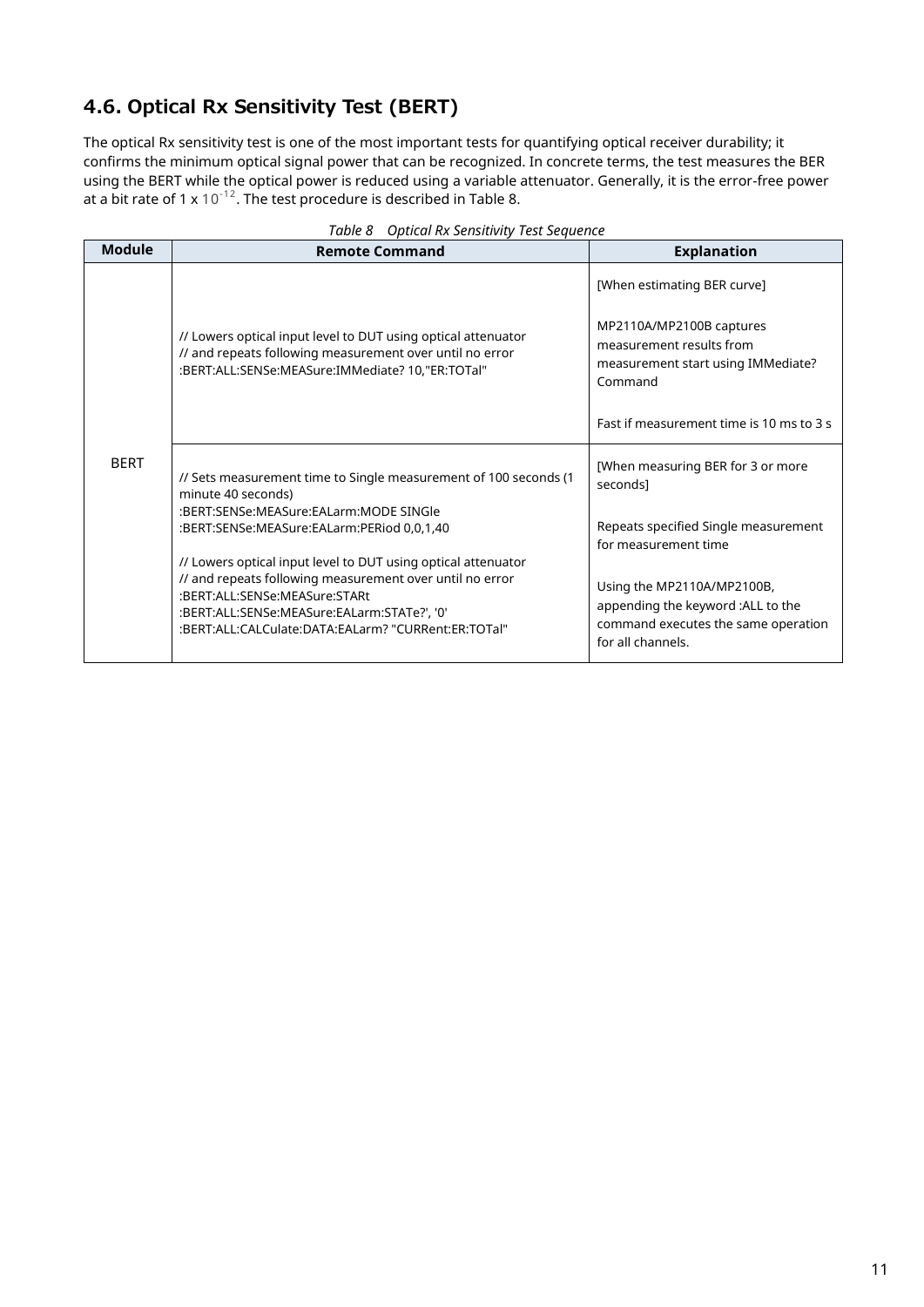## <span id="page-11-0"></span>**5. Speed-up Tips**

#### **5.1. AUTOscale**

The AUTOscale function built into the BERTWave sampling oscilloscope is the easiest method for displaying the waveform on the screen. As well as automatically adjusting the scale to display the waveform, the AUTOscale function can automatically detect the input signal rate and trigger signal division ratio. However, the following cases partly omit the AUTOscale processing for fast operation speeds.

#### **5.1.1. When using BERTWave PPG**

When using the all-in-one PPG as the oscilloscope input signal, the shortest AUTOscale processing is supported by setting the input signal rate and trigger signal division ratio settings to track the PPG settings. In addition, since the rate and division ratio settings are also made only at the PPG side, settings at the oscilloscope side can be omitted, which is a time-saving merit.

| Table 9<br>Scope Tracking Setting Commands |                                          |  |
|--------------------------------------------|------------------------------------------|--|
| With MP2110A                               | :SCOPe:TIME:TRACking                     |  |
| With MP2100B                               | :SCOPe:CONFigure:TRACking:DRATe ON       |  |
|                                            | :SCOPe:CONFigure:TRACking:DRATe:MASTer 0 |  |

#### **5.1.2. When Input Signal Rate and Trigger Signal Division Ratio Known**

When the oscilloscope input signal rate and trigger signal division ratio are already known, the shortest AUTOscale processing is supported by specifying the BOTH parameter at the command to set the bit rate and division ratio and execute AUTOscale so the bit rate and division ratio automatic detection function is not used.

|  | Table 10 Commands when Bit Rate and Trigger Division Ratio Known |  |
|--|------------------------------------------------------------------|--|
|  |                                                                  |  |

| Set bit rate               | :SCOPe:TIME:DATRate                        |
|----------------------------|--------------------------------------------|
| Set trigger division ratio | :SCOPe:TIME:DIVRatio                       |
| Execute AUTOscale          | :SCOPe:DISPlay:WINDow:SCALe:AUTOscale BOTH |

#### **5.1.3. When Trigger Signal Division Ratio Known**

When the oscilloscope input trigger signal division ratio is already known, setting the division ratio automatic detection function to OFF shortens the AUTOscale processing time.

| Table 11                                       | Commands when Division Ratio Known    |
|------------------------------------------------|---------------------------------------|
| Set division ratio auto-detect function to OFF | :SCOPe:TIME:AUTodetect OFF            |
| Execute AUTOscale                              | :SCOPe:DISPlay:WINDow:SCALe:AUTOscale |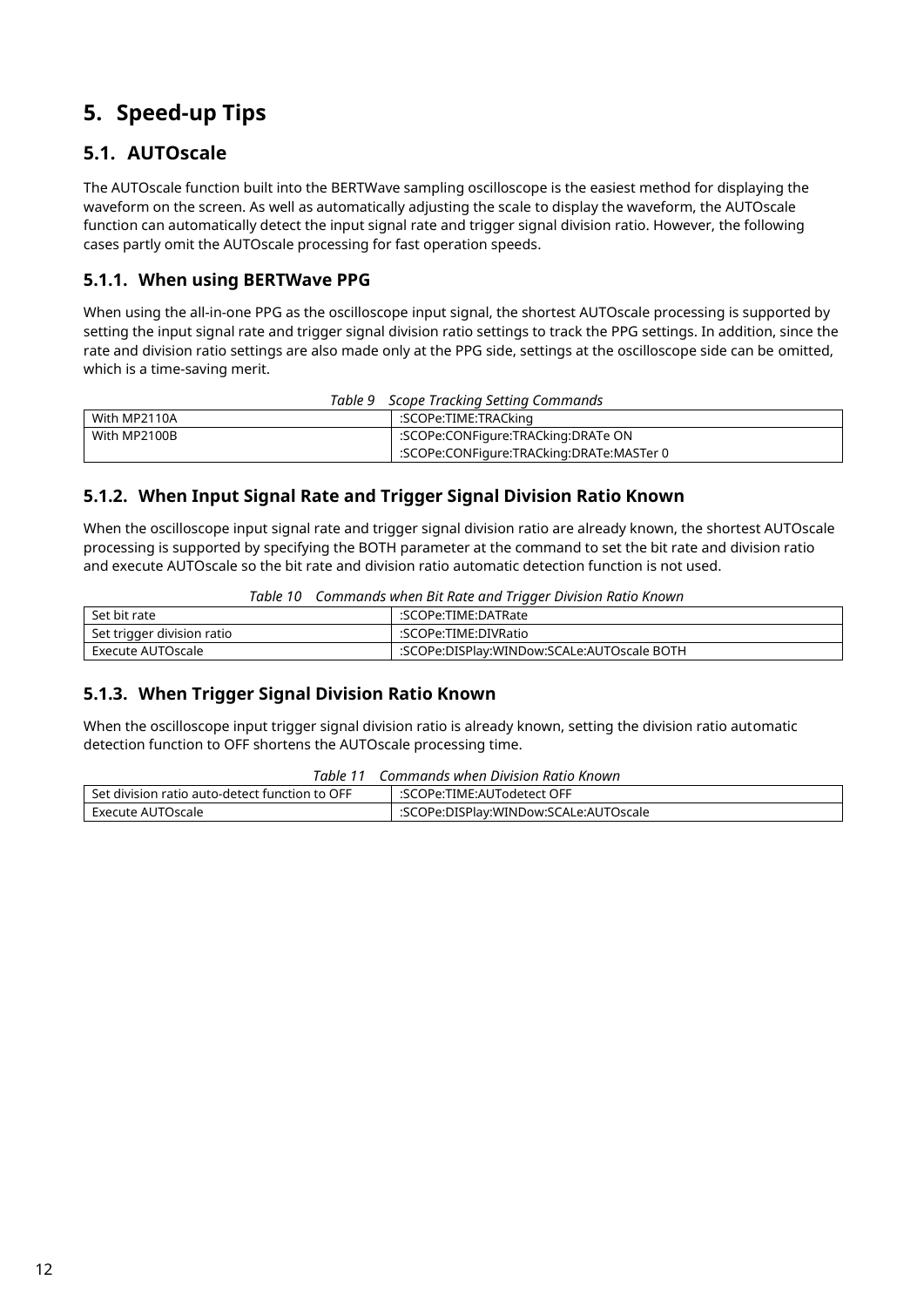## <span id="page-12-0"></span>**6. Conclusion**

This note explains the optimum measurement sequence using the BERTWave for stable and fast measurement of optical modules on production lines. Anritsu provides the best measurement methods to improve customers' manufacturing quality and product competitiveness.

The sample program for actually running the command sequences described in this note is saved at the following path in the BERTWave storage memory. Please use it in conjunction with this note and the Operation Manual.

C:¥Program Files¥Anritsu¥MP2100A¥MX210000A¥Examples¥C#\_SCPI\_Sample